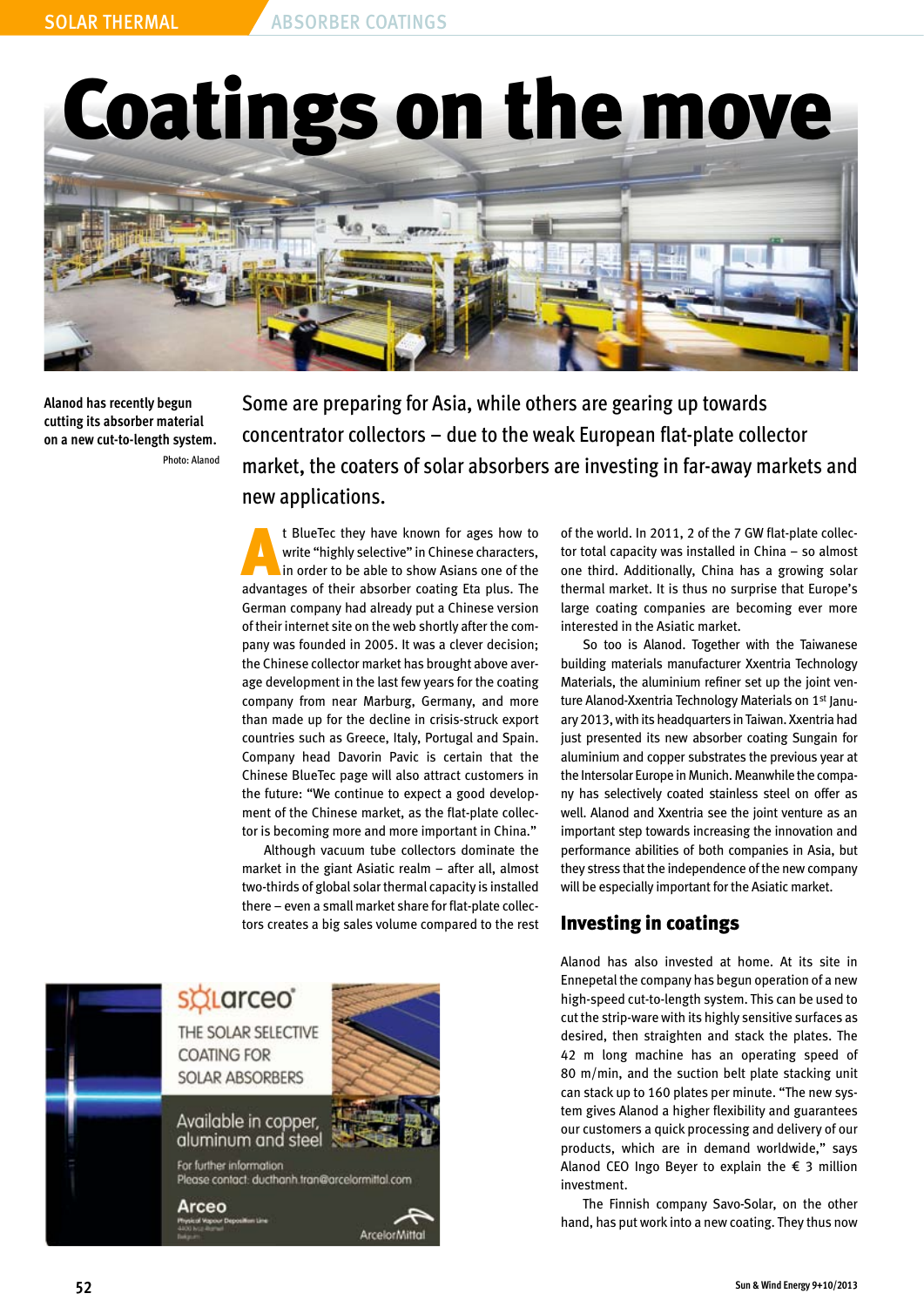have a second absorber surface on offer, Memo 4, which has a slightly higher absorption level than the Memo layer introduced in 2011 (see table). The selective solar absorber coatings consist of three thin ceramic layers, which contain silicon, aluminium and titanium. The company uses two vacuum processes for the application of these: Physical Vapour Deposition (PVD) and Plasma-Enhanced Chemical vapour Deposition (PECVD). With a strip-coating process developed in-house, Savo-Solar can also apply an efficient surface to its new large absorbers, which use multi-chamber aluminium profiles with areas of 10 to 16 m².

#### Coating receiver tubes

Apart from a stronger export business with Asia, some coating companies hope for new business with concentrator solar thermal systems. They are sometimes involved in the development of new absorber tubes themselves. Almeco has developed a process with which it can bend its coated aluminium directly around a specially alloyed aluminium tube, without an insulating air gap forming between the absorber and tube surfaces. Almeco supplies its Tube 2.0 in various diameters and lengths of up to 6 m for concentrator collectors in the mid-temperature range of 150 to 220 °C. According to Almeco, they do not require a vacuum to reach their operating temperatures. Performance tests are currently being carried out for the company at the Institute for Thermodynamics and Thermal Engineering (ITW) in Stuttgart and at the Solar Technology Institute in Rapperswil, Switzerland.

The Swiss company Energie Solaire from Sierre in the Canton of Valais had already begun the setting up of a business field for selectively coated receiver tubes in parabolic trough collectors a few years ago. The company, which this year celebrates its fortieth anniversary, claims to be the only one in the world which can selectively coat stainless steel tubes of various diameters. "Our unique AS coating enables us to run the concentrator systems at ambient atmosphere temperatures of up to 300 °C and thus not require expensive vacuum technology," explains sales director Bernard Thissen. Energie Solaire uses a galvanising process to apply the selective coating based on black chrome to the stainless steel tubes. Numerous systems using these are already in use both nationally and internationally.

The US-American company Solec-Solar Energy also offers its coating for concentrator solar thermal systems. The solar paint Solkote HI/SORB-II has recently started to help the Fresnel collectors by Areva Solar to become more efficient. The subsidiary of the French nuclear power company Areva is currently using it



**BlueTec supplies its selective absorber bands to as far away as China.** Photo: nagels-dahlmeier.de



## **SERIOUSLY** [HOT WATER](http://www.solartech.com.my)



SUMMER is all about quality. That's why we invest in ensuring all our products comply with Australian and European Technical Standards.

Contact : (603) 6157 4888 Fax : (603) 6156 8988